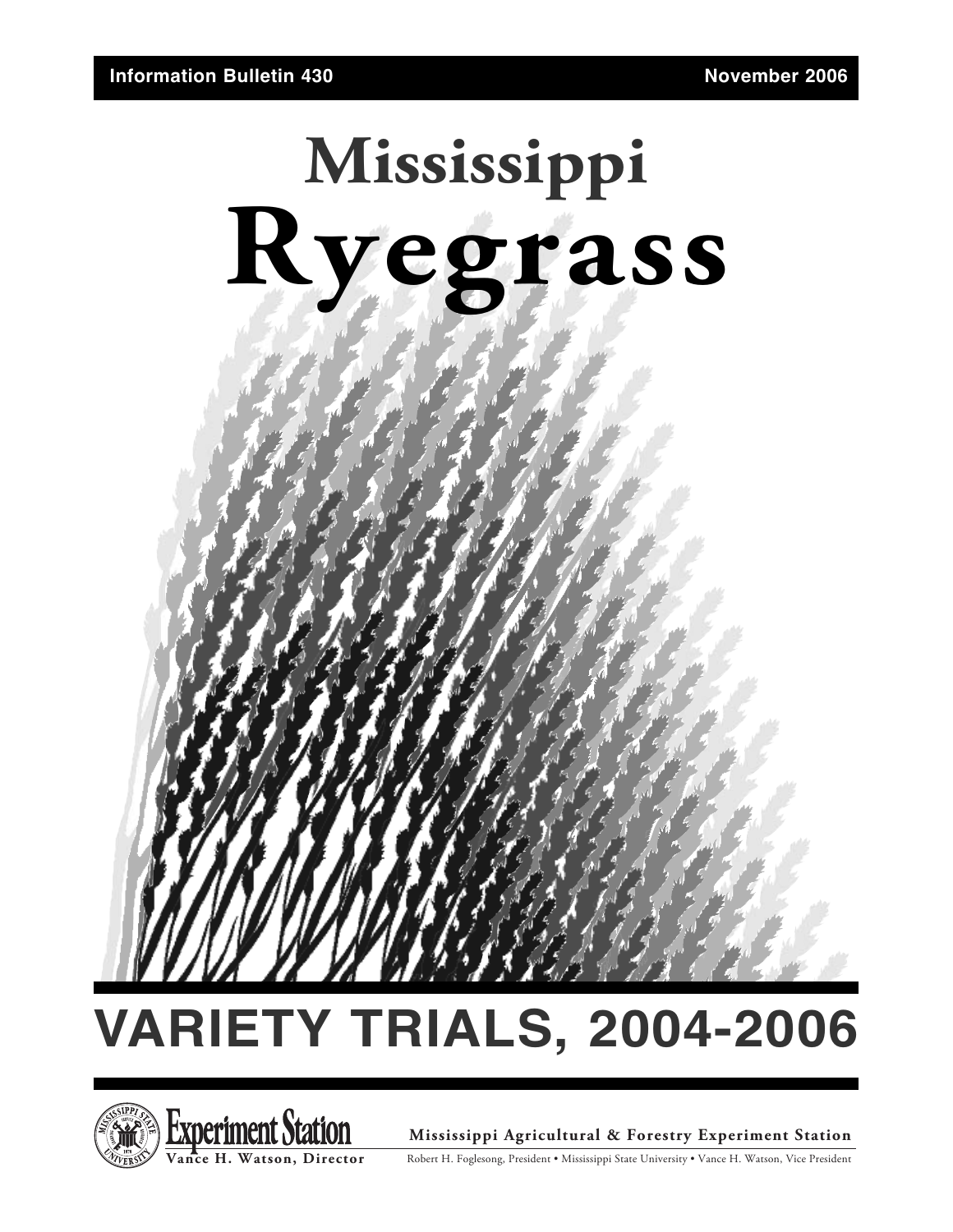### **NOTICE TO USER**

This Mississippi Agricultural and Forestry Experiment Station Information Bulletin is a summary of forage research intended for the use of colleagues, cooperators, and sponsors. The interpretation of data presented herein may change after additional experimentation. Information included herein is not to be construed either as a recommendation for use or as an endorsement of a specific product by Mississippi State University or the Mississippi Agricultural and Forestry Experiment Station.

This report contains data generated as part of the Mississippi Agricultural and Forestry Experiment Station. Joint sponsorship by the organizations listed on page 13 is gratefully acknowledged.

Commercial and public varieties tested in this research project (trade names, experiment code names or numbers, etc.) and source of seed are listed on page 13.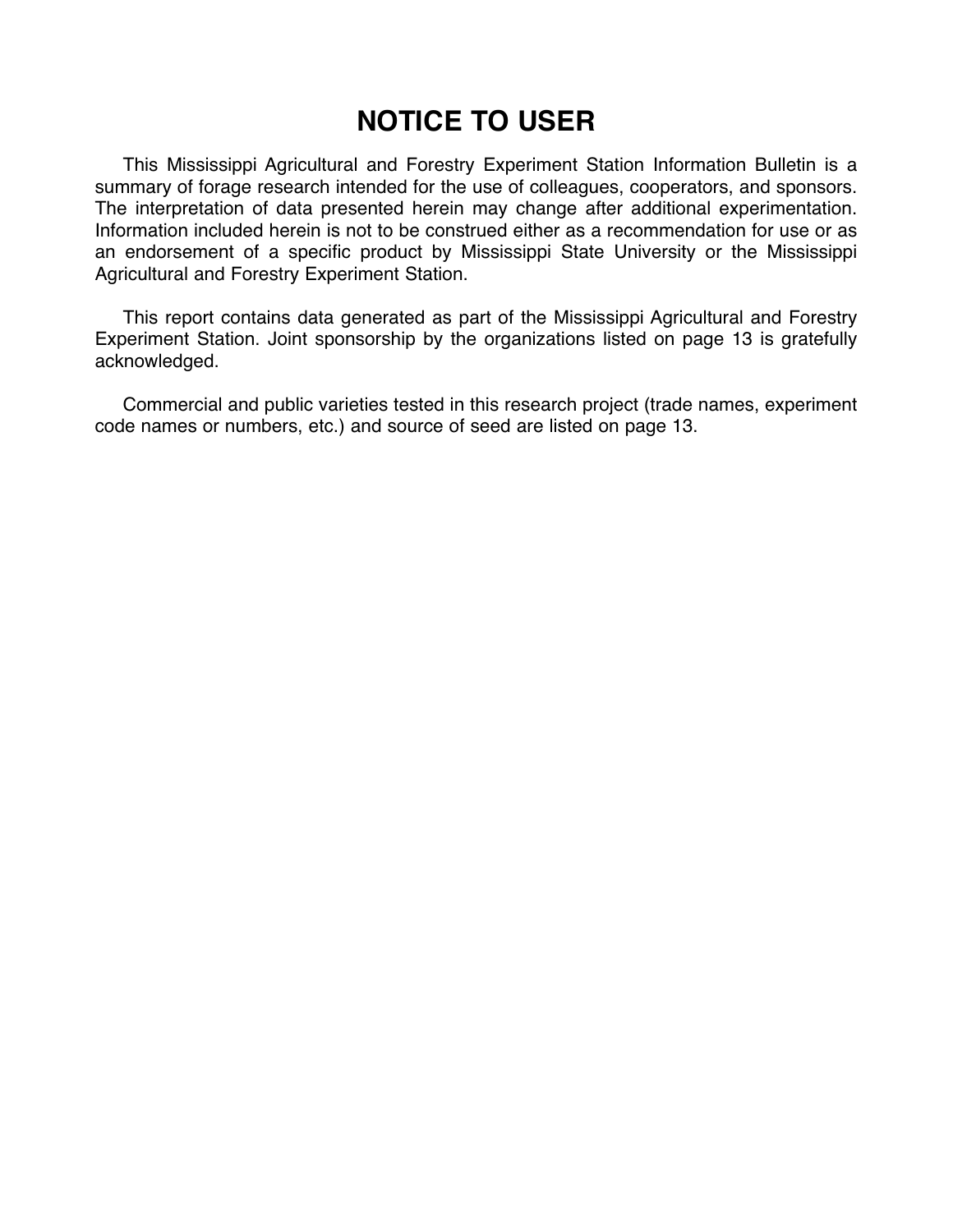# **Mississippi Ryegrass Variety Trials, 2004-2006**

**David Lang**

Associate Professor/Associate Extension Professor Department of Plant and Soil Science Mississippi State University Starkville, Mississippi

**Billy Johnson** Senior Research Assistant Coastal Plain Branch Experiment Station Mississippi State University Newton, Mississippi

Information Bulletin 430 was published by the Office of Agricultural Communications, a unit of the Division of Agriculture, Forestry, and Veterinary Medicine at Mississippi State University. Copyright 2006 by Mississippi State University. All rights reserved. This publication may be copied and distributed without alteration for nonprofit educational purposes provided that credit is given to the Mississippi Agricultural and Forestry Experiment Station.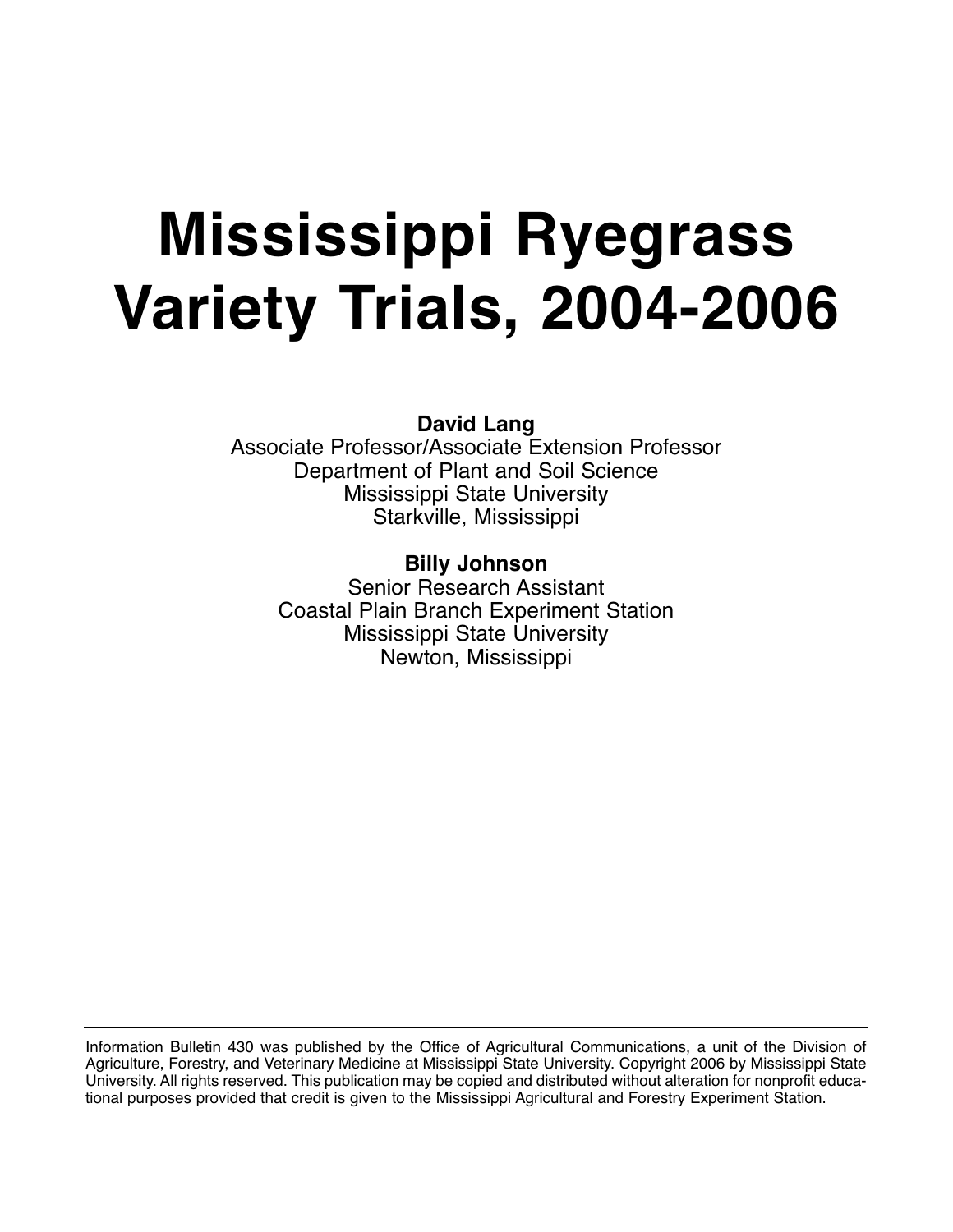## **CONTENTS**

| Departure from 30-Year Normal at Starkville, 2004-2005 (Figure 2) 3  |
|----------------------------------------------------------------------|
|                                                                      |
| Departure from 30-Year Normal at Newton, 2004-2005 (Figure 4)  4     |
|                                                                      |
| Departure from 30-Year Normal at Starkville, 2005-2006 (Figure 6)  5 |
|                                                                      |
| Departure from 30-Year Normal at Newton, 2005-2006 (Figure 8)  6     |
| Performance of Annual Ryegrass and Cereal Rye, 2005-2006             |
|                                                                      |
| Mississippi State, Starkville, Mississippi (Table 3)  8              |
| Coastal Plain Station, Newton, Mississippi (Table 4)  9              |
| Performance of Annual Ryegrass and Cereal Rye, 2004-2005             |
|                                                                      |
| Mississippi State, Starkville, Mississippi (Table 6)  11             |
| Coastal Plain Station, Newton, Mississippi (Table 7)  12             |
|                                                                      |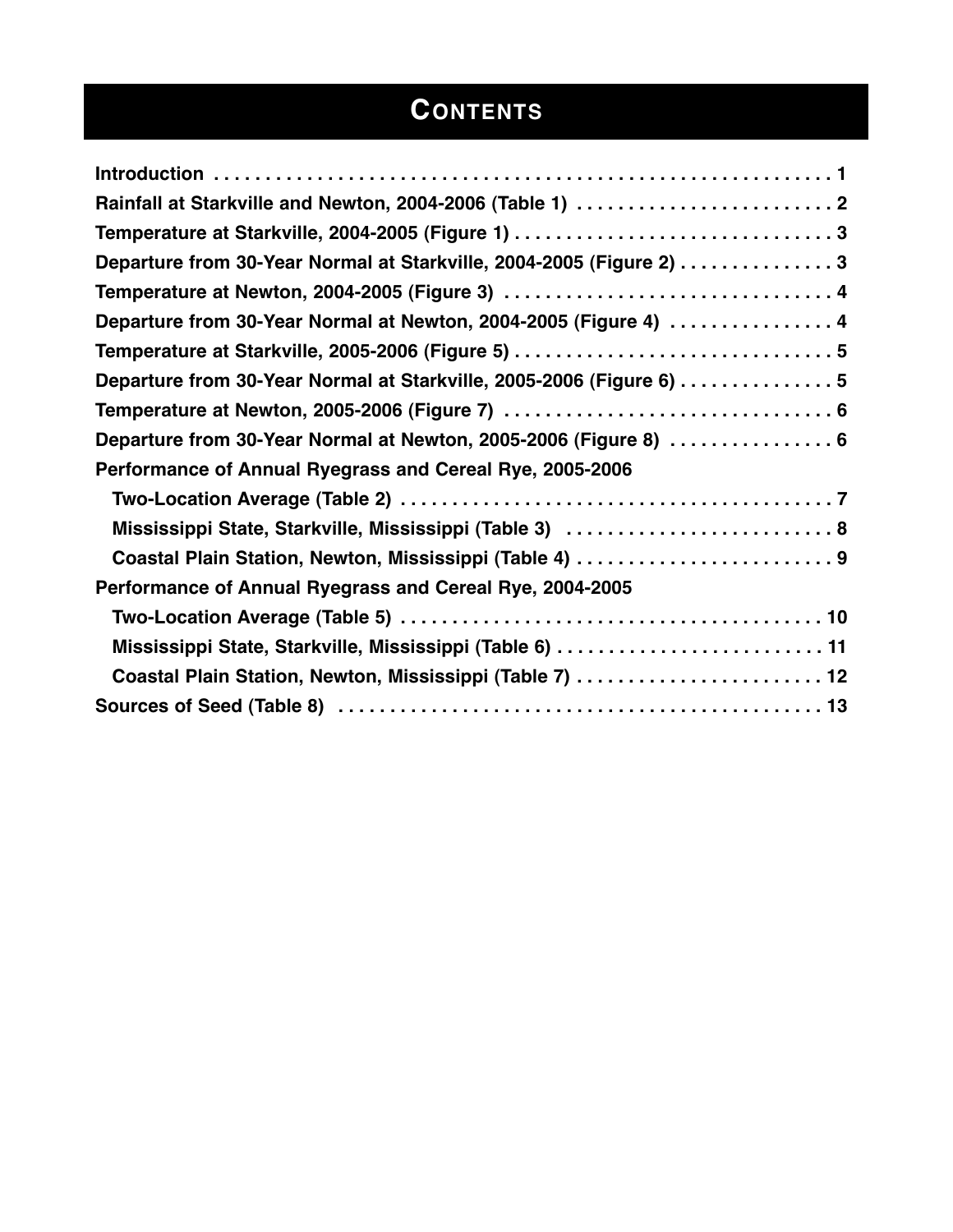## **Mississippi Ryegrass Variety Trials, 2004-2006**

### **INTRODUCTION**

New, improved, and standard varieties of forage crops are evaluated in MAFES small-plot trials each year. Seed for the trials are obtained from commercial seed companies and state universities and tested at a number of locations in Mississippi. All entries from privately owned companies are tested on a fee basis. The Forage Crop Evaluation Committee may enter varieties of interest or proven varieties to be used as standards. This report contains data collected in 2004-06 on the performance of annual ryegrass over two growing seasons. Trials were arranged in a randomized complete block design consisting of three to four replications of 6-by-12 foot plots. Plot yield was based on 95% dry matter. Visual notes on botanical composition were used to adjust total herbage yield to yield based upon the variety being evaluated. Maturity was estimated as the portion of plants with an emerged seedhead (early anthesis to early dough). These data were analyzed within locations and within harvest dates. Due to different planting dates and growing conditions, the timing and number of harvests during the season varied by location.

The winter of 2004-2005 was generally moist and relatively mild (Table 1, Figures 1-4). The

summers of 2004 and 2005 were moist with adequate rainfall throughout the state. Hurricanes Katrina and Rita in August and September 2005 created difficult planting conditions that were followed by dry, cold weather in October and November (Table 1, Figures 5-8). Data presented in Tables 2-7 can be used to evaluate the relative performance of each forage variety at each location. Comparisons can be statistically evaluated by using the LSD (Least Significant Difference). The LSD value represents the smallest difference in yield between two varieties that can be declared to be the result of varietal differences other than chance variation. The coefficient of variation (CV) is a measure of the relative precision in measuring differences between varieties and represents some of the random or unexplained variation such as differences in soil fertility levels, insects, diseases, moisture stress, and other factors. The lower the CV the more precise a given trial is. The coefficient of determination  $(R^2)$  is an estimate of the variation that can be explained and accounted for in given trial. The  $\mathbb{R}^2$  is another measure of precision within a trial. Values close to 100 indicate that precision is very high with most of the variation being accounted for.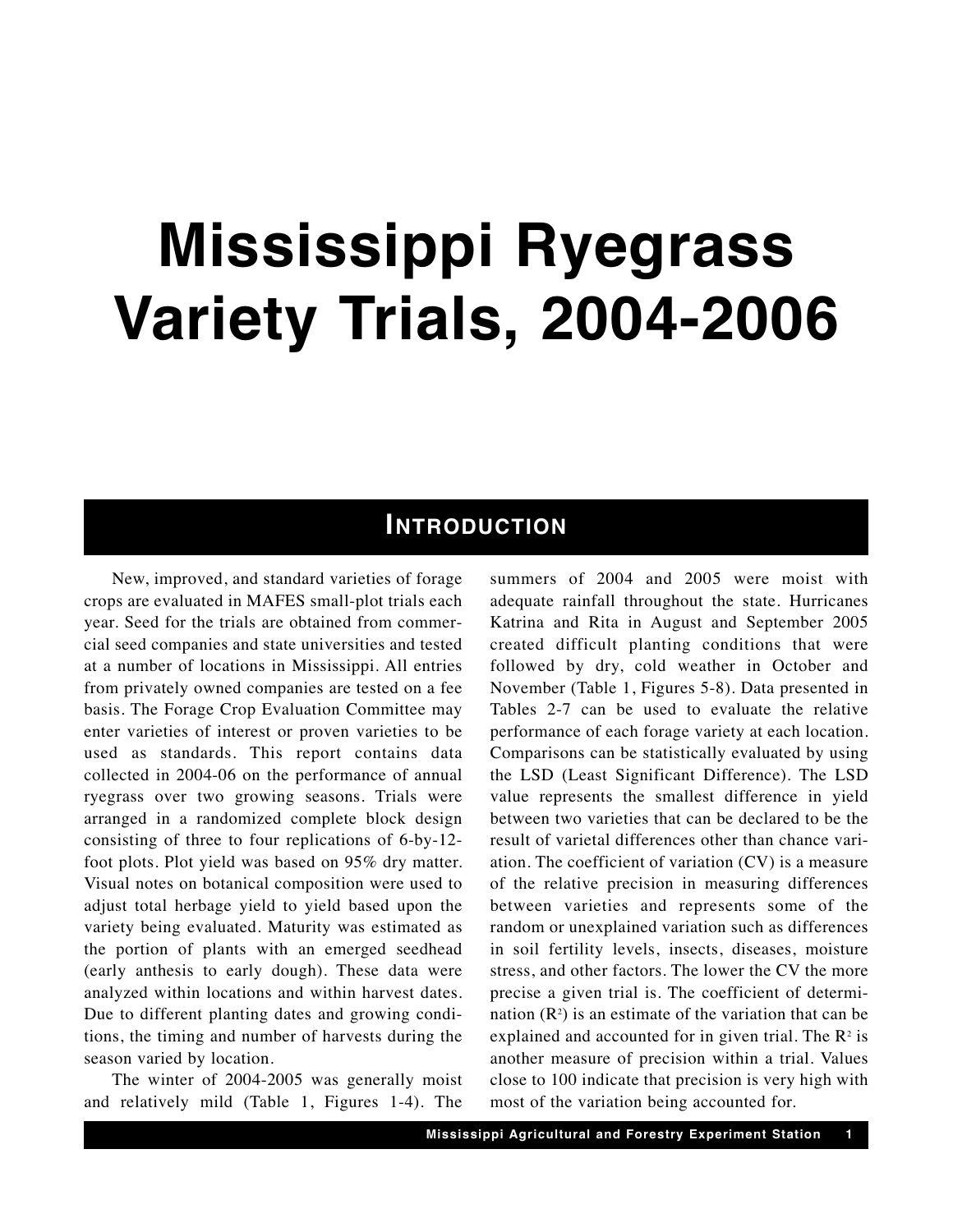#### **Table 1. Rainfall at Newton and Starkville, Mississippi, 2004-2006.**

| <b>Month</b> |       | <b>Newton</b> |      |       | <b>Starkville</b> |      |
|--------------|-------|---------------|------|-------|-------------------|------|
|              | 2004  | 2005          | 2006 | 2004  | 2005              | 2006 |
|              | in    | in            | in   | in    | in                | in   |
| January      | 4.09  | 3.60          | 4.87 | 3.60  | 2.10              | 5.90 |
| February     | 10.77 | 6.05          | 5.99 | 8.15  | 4.96              | 9.83 |
| March        | 1.96  | 5.76          | 6.49 | 4.23  | 2.41              | 4.19 |
| April        | 3.33  | 9.38          | 2.87 | 2.49  | 6.72              | 3.40 |
| May          | 3.27  | 2.60          | 6.58 | 4.70  | 3.23              | 2.55 |
| June         | 10.16 | 3.54          | 2.78 | 11.50 | 6.40              | 2.17 |
| July         | 11.11 | 7.43          |      | 3.30  | 9.22              |      |
| August       | 5.70  | 7.29          |      | 2.91  | 8.46              |      |
| September    | 2.88  | 3.84          |      | 4.59  | 4.33              |      |
| October      | 2.91  | 0.03          |      | 4.22  | 0.09              |      |
| November     | 5.63  | 2.06          |      | 8.14  | 2.33              |      |
| December     | 3.11  | 5.02          |      | 4.20  | 3.81              |      |
| <b>Total</b> | 64.92 | 56.60         |      | 62.03 | 54.06             |      |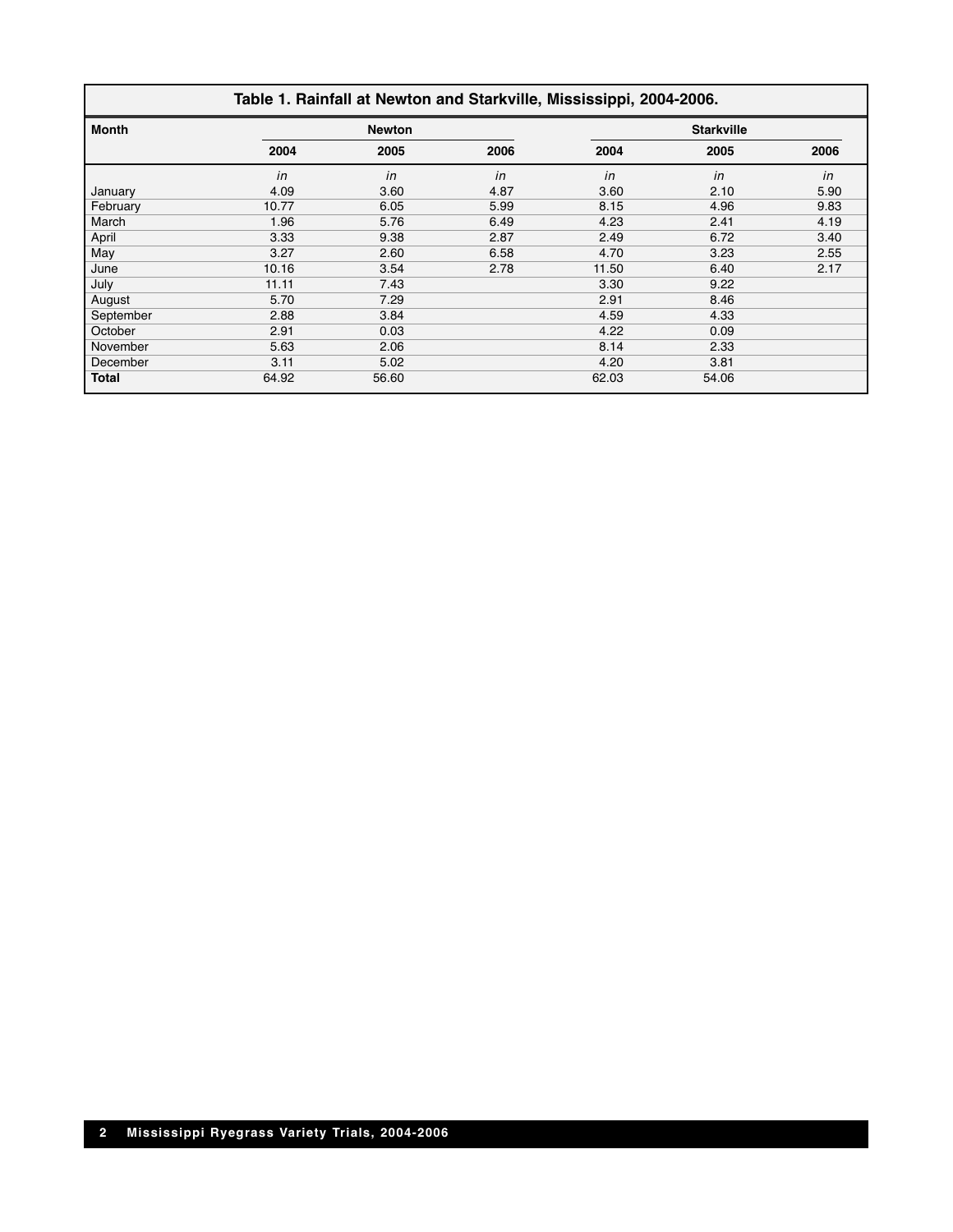

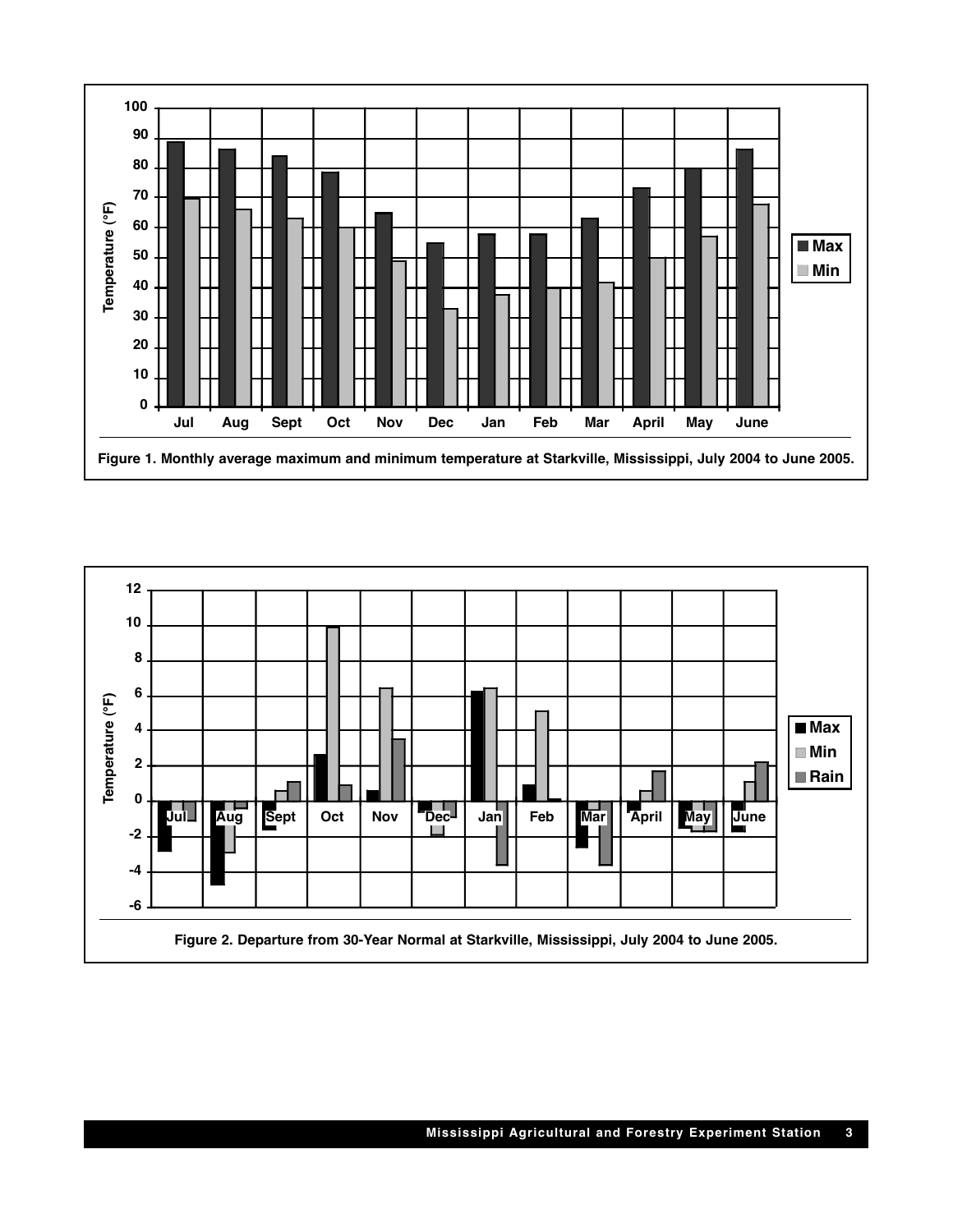

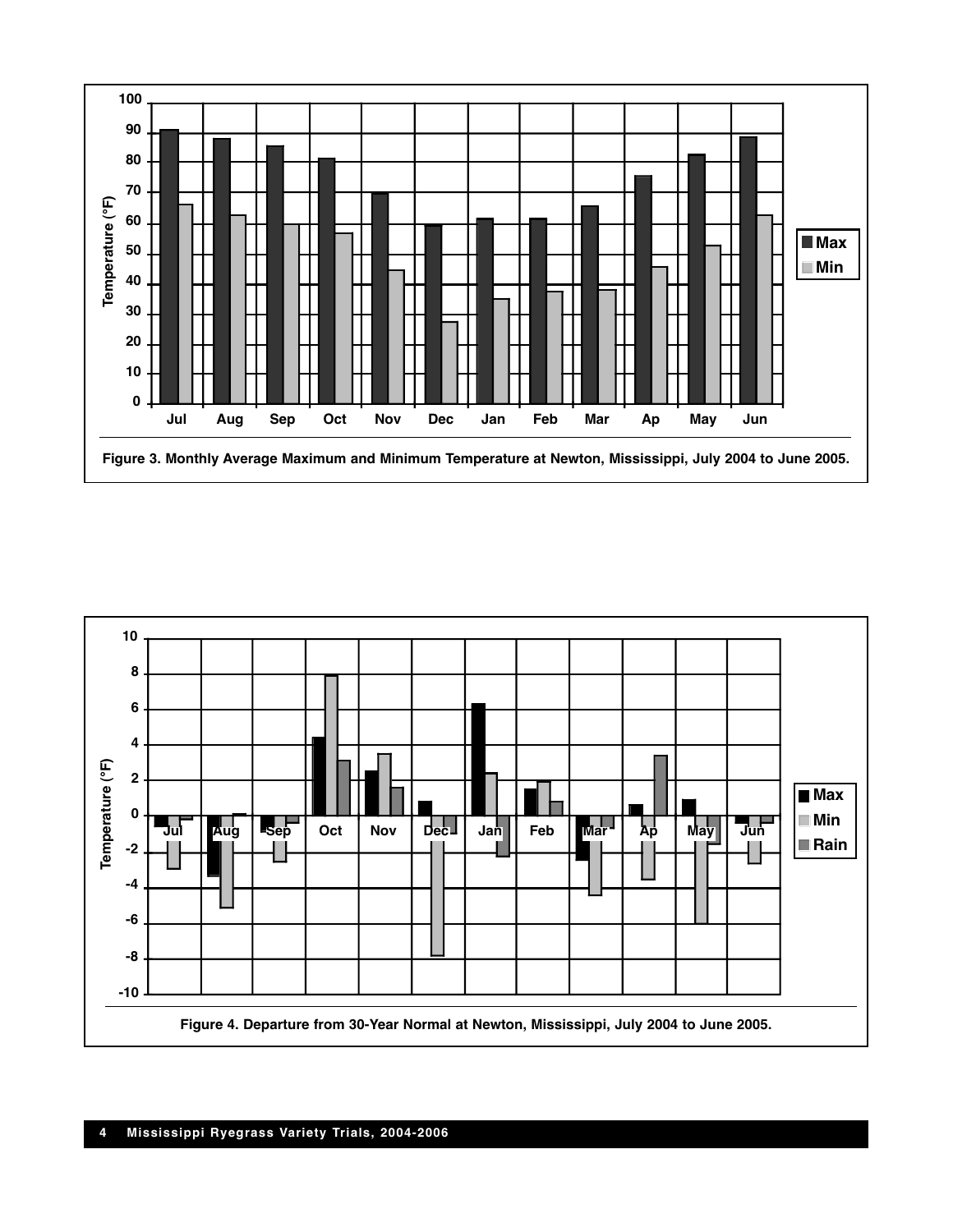

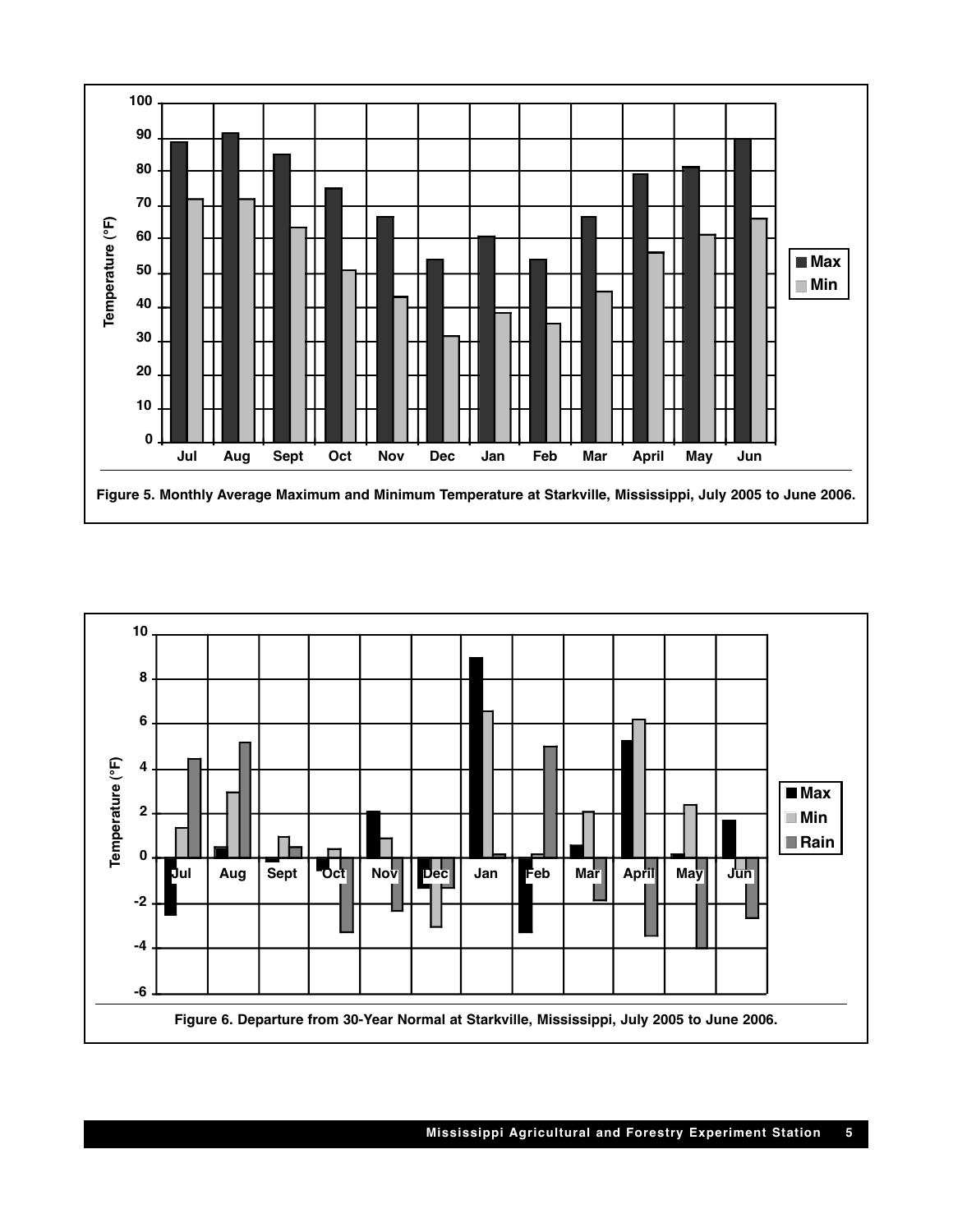

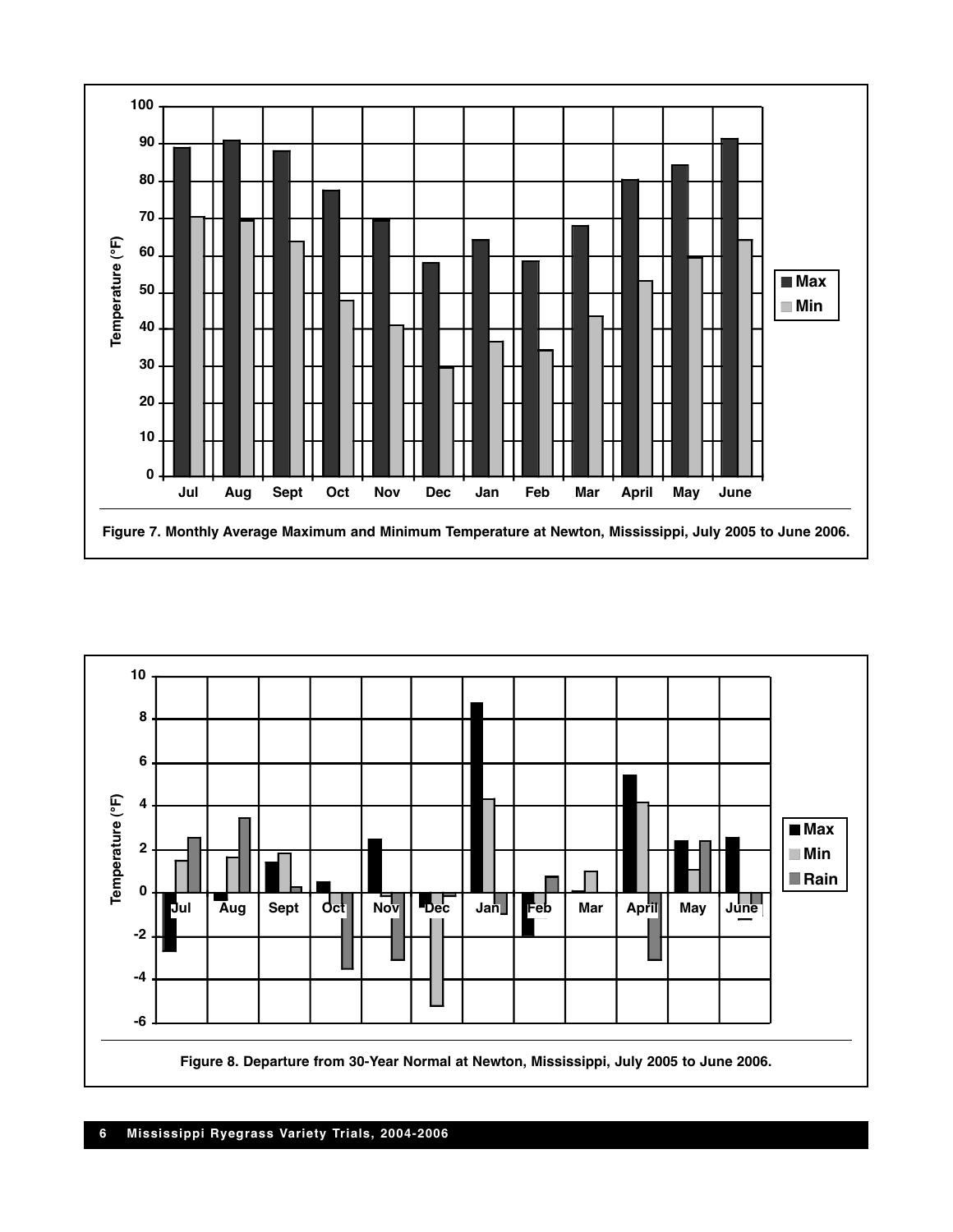| Table 2. Yield of Annual Ryegrass and Cereal Rye at Two Locations in Mississippi, 2005-2006. |               |                   |                                |  |  |  |
|----------------------------------------------------------------------------------------------|---------------|-------------------|--------------------------------|--|--|--|
| Variety                                                                                      | <b>Newton</b> | <b>Starkville</b> | <b>Two-Location</b><br>Average |  |  |  |
|                                                                                              | Ib/A          | Ib/A              | Ib/A                           |  |  |  |
| 3LWD8181-2                                                                                   | 6104          | 7489              | 6797                           |  |  |  |
| Angus I                                                                                      | 5456          | 6669              | 6063                           |  |  |  |
| Attain                                                                                       | 5966          | 8618              | 7292                           |  |  |  |
| <b>Beef Builder III</b>                                                                      | 6006          | 8194              | 7100                           |  |  |  |
| <b>Big Boss</b>                                                                              | 5522          | 8133              | 6828                           |  |  |  |
| <b>Brigadier</b>                                                                             | 5540          | 5936              | 5738                           |  |  |  |
| <b>Bulldog Grazer</b>                                                                        | 5668          | 7023              | 6346                           |  |  |  |
| DH-3                                                                                         | 6170          | 8280              | 7225                           |  |  |  |
| Diamond T                                                                                    | 5830          | 8512              | 7171                           |  |  |  |
| Dyna-Gain Oregro                                                                             | 6007          | 7525              | 6766                           |  |  |  |
| Dyna-Gain UAP                                                                                | 5905          | 8416              | 7161                           |  |  |  |
| <b>ED</b>                                                                                    | 6079          | 8649              | 7364                           |  |  |  |
| FLx2002(LA3)LRCT                                                                             | 6010          | 8508              | 7259                           |  |  |  |
| FL/NEx2005(Misc2x)LRCT                                                                       | 5932          | 8271              | 7102                           |  |  |  |
| FLx2002(new3)LRCT                                                                            | 5660          | 8460              | 7060                           |  |  |  |
| FLx2004(G)4xER                                                                               | 4597          | 8104              | 6351                           |  |  |  |
| Flying A                                                                                     | 5650          | 8556              | 7103                           |  |  |  |
| <b>Graze N Grow</b>                                                                          | 5526          | 8641              | 7084                           |  |  |  |
| Jackson                                                                                      | 5961          | 7887              | 6924                           |  |  |  |
| Jumbo                                                                                        | 6219          | 8235              | 7227                           |  |  |  |
| King                                                                                         | 6485          | 8196              | 7341                           |  |  |  |
| M/FLx2005(4x)ER                                                                              | 5533          | 7881              | 6707                           |  |  |  |
| M/FLx2005(4x)LRCT                                                                            | 6120          | 8768              | 7444                           |  |  |  |
| $ME-4$                                                                                       | 6123          | 8342              | 7233                           |  |  |  |
| ME-94                                                                                        | 6533          | 7896              | 7215                           |  |  |  |
| Marshall                                                                                     | 5993          | 7929              | 6961                           |  |  |  |
| Maton (Rye)                                                                                  | 6249          | 5412              | 5831                           |  |  |  |
| <b>Maximus</b>                                                                               | 6754          | 9053              | 7904                           |  |  |  |
| NF65 (Rye)                                                                                   | 6193          | 4871              | 5532                           |  |  |  |
| P <sub>5</sub>                                                                               | 5809          | 7937              | 6873                           |  |  |  |
| <b>Passerel Plus</b>                                                                         | 6806          | 8313              | 7560                           |  |  |  |
| Prine Tetraploid                                                                             | 6430          | 8889              | 7660                           |  |  |  |
| Rio                                                                                          | 6073          | 8495              | 7284                           |  |  |  |
| Stockaid                                                                                     | 6717          | 7018              | 6868                           |  |  |  |
| <b>Striker</b>                                                                               | 5746          | 8306              | 7026                           |  |  |  |
| Surrey II                                                                                    | 5916          | 8929              | 7423                           |  |  |  |
| <b>TRX2004-Bar</b>                                                                           | 5926          | 7908              | 6917                           |  |  |  |
| Verdue                                                                                       | 5642          | 9249              | 7446                           |  |  |  |
| <b>WD-40</b>                                                                                 | 6100          | 8441              | 7271                           |  |  |  |
| WMN97                                                                                        | 6346          | 8552              | 7449                           |  |  |  |
|                                                                                              |               |                   |                                |  |  |  |
| Mean                                                                                         | 5991          | 8012              | 7002                           |  |  |  |
| LSD (0.05)                                                                                   | 674           | 1373              | —                              |  |  |  |
| CV%                                                                                          | 6.7           | 11.9              |                                |  |  |  |
| $R^2$ (%)                                                                                    | 59.9          | 58.1              |                                |  |  |  |
|                                                                                              |               |                   |                                |  |  |  |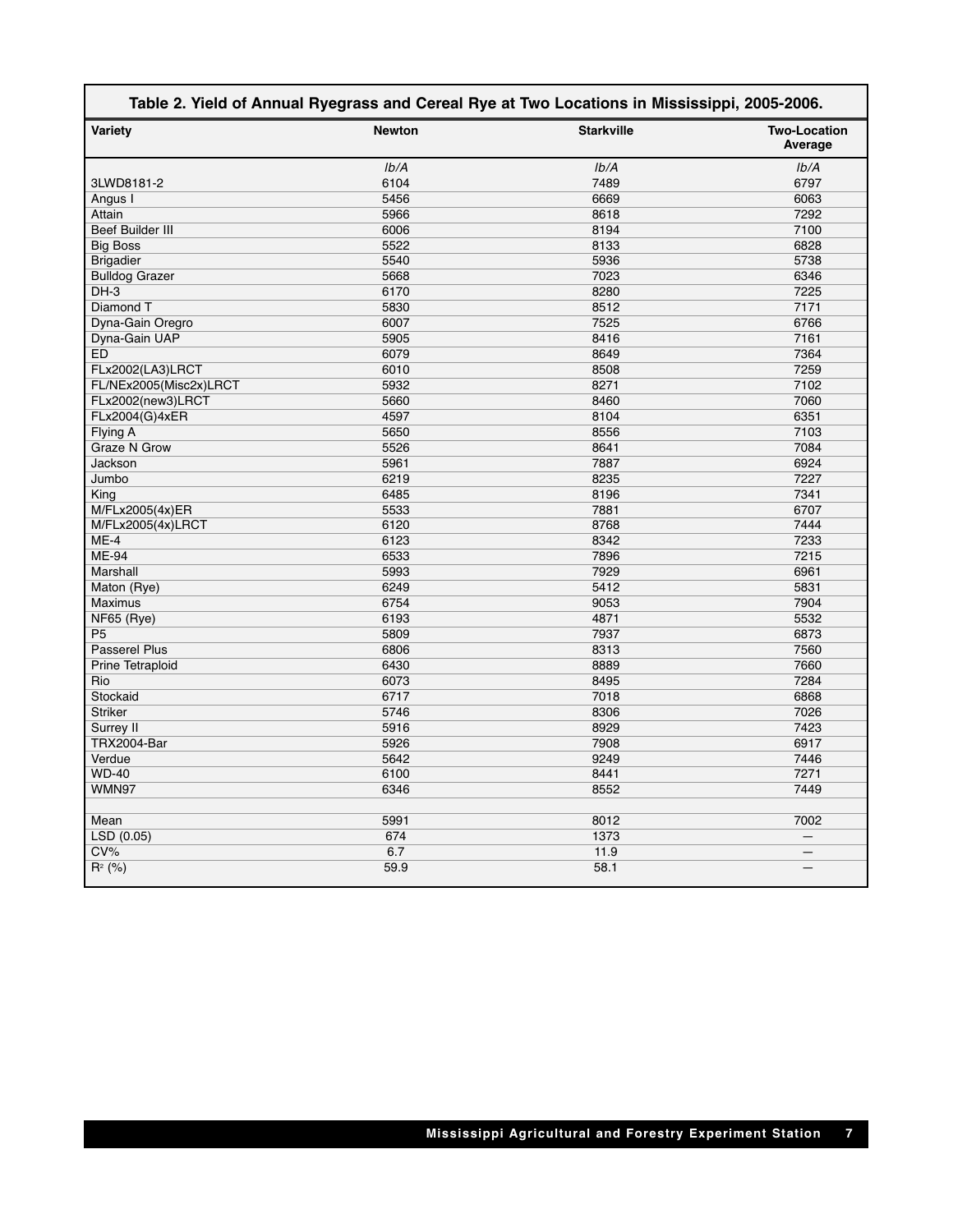| Table 3. Yield of Annual Ryegrass and Cereal Rye Varieties at Starkville, Mississippi, 2005-2006.1 |            |                      |         |         |              |                      |
|----------------------------------------------------------------------------------------------------|------------|----------------------|---------|---------|--------------|----------------------|
| Variety                                                                                            |            | <b>Harvest Dates</b> |         |         | <b>Total</b> | <b>Maturity</b>      |
|                                                                                                    | 3/01/06    | 3/29/06              | 4/24/06 | 5/22/06 |              | 4/24/06 <sup>2</sup> |
|                                                                                                    | Ib/A       | Ib/A                 | Ib/A    | Ib/A    | Ib/A         | $\%$                 |
| 3LWD8181-2                                                                                         | 276        | 2886                 | 1308    | 3019    | 7489         | 33                   |
| Angus I                                                                                            | 192        | 2906                 | 1288    | 2281    | 6669         | 66                   |
| Attain                                                                                             | 226        | 3636                 | 1713    | 3016    | 8618         | 25                   |
| Beef Builder III <sup>3</sup>                                                                      | 512        | 2971                 | 1940    | 2770    | 8194         | 75                   |
| <b>Big Boss</b>                                                                                    | 349        | 3180                 | 1782    | 2822    | 8133         | 50                   |
| Brigadier <sub>2</sub>                                                                             | 154        | 2047                 | 1725    | 2010    | 5936         | 97                   |
| <b>Bulldog Grazer</b>                                                                              | 315        | 3438                 | 1573    | 1696    | 7023         | 79                   |
| DH-3                                                                                               | 416        | 2979                 | 1973    | 2911    | 8280         | 40                   |
| Diamond T                                                                                          | 187        | 3388                 | 1874    | 3062    | 8512         | 32                   |
| Dyna-Gain Oregro                                                                                   | 272        | 3317                 | 1296    | 2641    | 7525         | 49                   |
| Dyna-Gain UAP                                                                                      | 279        | 3383                 | 1849    | 2906    | 8416         | 41                   |
| <b>ED</b>                                                                                          | 485        | 3823                 | 1576    | 2765    | 8649         | 31                   |
| FLx2002(LA3)LRCT                                                                                   | 228        | 3528                 | 1680    | 3072    | 8508         | 32                   |
| FL/NEx2005(Misc2x)LRCT                                                                             | 387        | 2990                 | 1683    | 3211    | 8271         | 32                   |
| FLx2002(new3)LRCT                                                                                  | 311        | 3332                 | 1749    | 3067    | 8460         | 44                   |
| FLx2004(G)4xER                                                                                     | 204        | 3458                 | 1774    | 2668    | 8104         | 74                   |
| Flying A                                                                                           | 506        | 3526                 | 1753    | 2772    | 8556         | 39                   |
| <b>Graze N Grow</b>                                                                                | 287        | 3472                 | 1934    | 2948    | 8641         | 56                   |
| Jackson                                                                                            | 340        | 3487                 | 1305    | 2755    | 7887         | 21                   |
| Jumbo                                                                                              | 322        | 3024                 | 1686    | 3203    | 8235         | 29                   |
| King                                                                                               | 455        | 3522                 | 1393    | 2825    | 8196         | 31                   |
| M/FLx2005(4x)ER                                                                                    | 422        | 3425                 | 1538    | 2496    | 7881         | 69                   |
| M/FLx2005(4x)LRCT                                                                                  | 246        | 3415                 | 1807    | 3300    | 8768         | 22                   |
| $ME-4$                                                                                             | 190        | 3327                 | 1680    | 3144    | 8342         | 22                   |
| ME-94                                                                                              | 121        | 3778                 | 1425    | 2573    | 7896         | 39                   |
| Marshall                                                                                           | 327        | 3099                 | 1710    | 2793    | 7929         | 22                   |
| Maton (Rye) <sup>3</sup>                                                                           | 279        | 3023                 | 962     | 1148    | 5412         | 92                   |
| Maximus                                                                                            | 308        | 3690                 | 1802    | 3253    | 9053         | 42                   |
|                                                                                                    | 757        |                      | 806     | 580     | 4871         | 100                  |
| NF65 (Rye) $3$<br>P <sub>5</sub>                                                                   |            | 2727<br>3230         | 1748    | 2568    |              |                      |
| <b>Passerel Plus</b>                                                                               | 392<br>338 |                      | 1447    |         | 7937<br>8313 | 75<br>26             |
|                                                                                                    |            | 3374                 |         | 3153    |              |                      |
| Prine Tetraploid                                                                                   | 326        | 3333                 | 2024    | 3206    | 8889         | 35                   |
| Rio                                                                                                | 487        | 3767                 | 1531    | 2710    | 8495         | 55                   |
| Stockaid                                                                                           | 280        | 3109                 | 1236    | 2392    | 7018         | 36                   |
| <b>Striker</b>                                                                                     | 314        | 3526                 | 1728    | 2738    | 8306         | 18                   |
| Surrey II                                                                                          | 343        | 3657                 | 1739    | 3190    | 8929         | 29                   |
| TRX2004-Bar                                                                                        | 318        | 3258                 | 1325    | 3007    | 7908         | 26                   |
| Verdue                                                                                             | 316        | 3538                 | 2287    | 3108    | 9249         | 62                   |
| <b>WD-40</b>                                                                                       | 371        | 3866                 | 1558    | 2646    | 8441         | 55                   |
| WMN97                                                                                              | 212        | 3634                 | 1772    | 2935    | 8552         | 30                   |
|                                                                                                    |            |                      |         |         |              |                      |
| Mean                                                                                               | 326        | 3327                 | 1624    | 2734    | 8012         | 46                   |
| LSD (0.05)                                                                                         | 271        | 708                  | 701     | 622     | 1373         | 24                   |
| CV(%)                                                                                              | 60.1       | 15.4                 | 26.6    | 16.3    | 11.9         | 37.4                 |
| $R^2$ (%)                                                                                          | 33.0       | 38.9                 | 49.3    | 67.6    | 58.1         | 69.9                 |

1 Soil: Marietta loam. Planted: 10/06/05. Irrigated: 1.2" on 11/10/05.

Fertilizer: 500 lb/A 15-5-10 on 10/07/05 and 4/24/06, and 150 lb/A 40-0-0 on 1/15/06 and 3/02/06.

Herbicide: Weedmaster at 1 qt/A on 1/20/06.

2 Percent seedheads.

3 Stand of all varieties was more than 90%, except Brigadier (38%), Beef Builder III (74%), Maton Rye (60%), and NF65 Rye (82%).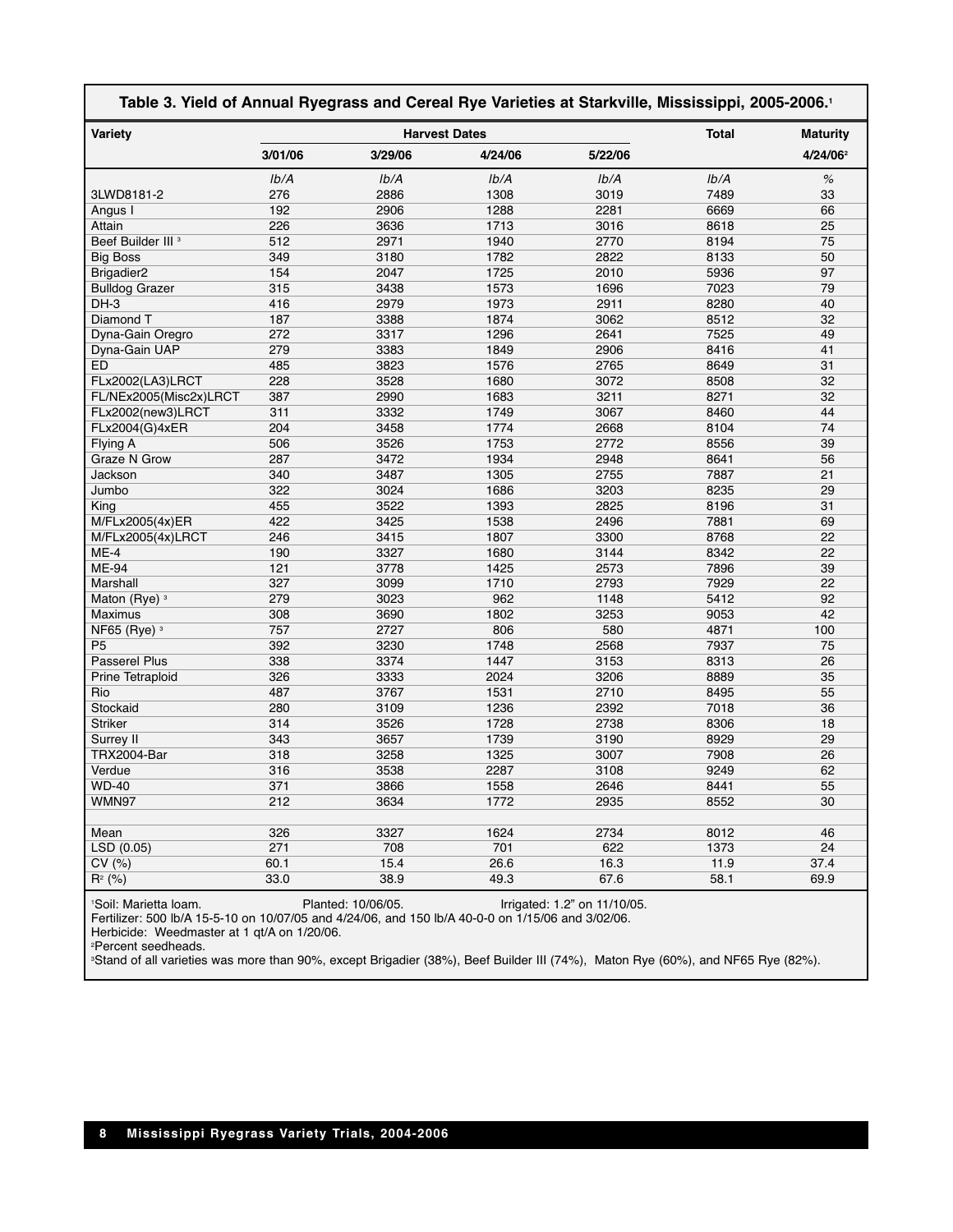| Table 4. Yield of Annual Ryegrass and Cereal Rye at Newton, Mississippi, 2005-2006. <sup>1</sup> |                     |         |                      |      |  |  |
|--------------------------------------------------------------------------------------------------|---------------------|---------|----------------------|------|--|--|
| Variety                                                                                          | <b>Harvest Date</b> |         |                      |      |  |  |
|                                                                                                  | 1/19/06             | 2/28/06 | 3/29/06 <sup>2</sup> |      |  |  |
|                                                                                                  | Ib/A                | Ib/A    | Ib/A                 | Ib/A |  |  |
| 3LWD8181-2                                                                                       | 2317                | 1915    | 1871                 | 6104 |  |  |
| Angus I                                                                                          | 1672                | 1937    | 1846                 | 5456 |  |  |
| Attain                                                                                           | 2220                | 1971    | 1775                 | 5966 |  |  |
| <b>Beef Builder III</b>                                                                          | 2100                | 1950    | 1956                 | 6006 |  |  |
| <b>Big Boss</b>                                                                                  | 1526                | 1980    | 2016                 | 5522 |  |  |
| <b>Brigadier</b>                                                                                 | 1963                | 1681    | 1896                 | 5540 |  |  |
| <b>Bulldog Grazer</b>                                                                            | 1968                | 1986    | 1714                 | 5668 |  |  |
| $DH-3$                                                                                           | 2362                | 1944    | 1864                 | 6170 |  |  |
| Diamond T                                                                                        | 2095                | 1907    | 1828                 | 5830 |  |  |
| Dyna-Gain                                                                                        | 2006                | 2013    | 1988                 | 6007 |  |  |
| Dyna-Gain UAP                                                                                    | 1942                | 1916    | 2047                 | 5905 |  |  |
| ED                                                                                               | 2175                | 2008    | 1896                 | 6079 |  |  |
| FLx2002(LA3)LRCT                                                                                 | 2027                | 2010    | 1973                 | 6010 |  |  |
| FL/NEx2005(Misc2x)LRCT                                                                           | 1618                | 2109    | 2205                 | 5932 |  |  |
| FLx2002(new3)LRCT                                                                                | 1454                | 2013    | 2194                 | 5660 |  |  |
| FLx2004(G)4xER                                                                                   | 721                 | 1978    | 1898                 | 4597 |  |  |
| Flying A                                                                                         | 1887                | 1833    | 1929                 | 5650 |  |  |
| <b>Graze N Grow</b>                                                                              | 1859                | 1899    | 1768                 | 5526 |  |  |
| Jackson                                                                                          | 2046                | 2107    | 1808                 | 5961 |  |  |
| Jumbo                                                                                            | 2314                | 2051    | 1854                 | 6219 |  |  |
| King                                                                                             | 2218                | 2427    | 1840                 | 6485 |  |  |
| M/FLx2005(4x)ER                                                                                  | 1644                | 2030    | 1859                 | 5533 |  |  |
| M/FLx2005(4x)LRCT                                                                                | 2165                | 2130    | 1825                 | 6120 |  |  |
| $ME-4$                                                                                           | 1929                | 2179    | 2016                 | 6123 |  |  |
| ME-94                                                                                            | 2046                | 2483    | 2004                 | 6533 |  |  |
| Marshall                                                                                         | 1812                | 2083    | 2097                 | 5993 |  |  |
| Maton (Rye)                                                                                      | 2584                | 2333    | 1332                 | 6249 |  |  |
| Maximus                                                                                          | 2334                | 2483    | 1937                 | 6754 |  |  |
| NF65 (Rye)                                                                                       | 2656                | 2011    | 1527                 | 6193 |  |  |
| P <sub>5</sub>                                                                                   | 2270                | 1764    | 1776                 | 5809 |  |  |
| Passerel Plus                                                                                    | 2289                | 2190    | 2327                 | 6806 |  |  |
| Prine Tetraploid                                                                                 | 2416                | 2180    | 1834                 | 6430 |  |  |
| Rio                                                                                              | 2601                | 1884    | 1588                 | 6073 |  |  |
| Stockaid                                                                                         | 2134                | 2598    | 1985                 | 6717 |  |  |
| <b>Striker</b>                                                                                   | 1962                | 1921    | 1863                 | 5746 |  |  |
| Surrey II                                                                                        | 2128                | 1931    | 1857                 | 5916 |  |  |
| TRX2004-Bar                                                                                      | 2087                | 1952    | 1886                 | 5926 |  |  |
| Verdue                                                                                           | 1711                | 1949    | 1982                 | 5642 |  |  |
| <b>WD-40</b>                                                                                     | 2279                | 1851    | 1969                 | 6100 |  |  |
| WMN97                                                                                            | 2009                | 2280    | 2056                 | 6346 |  |  |
|                                                                                                  |                     |         |                      |      |  |  |
| Mean                                                                                             | 2041                | 2053    | 1897                 | 5991 |  |  |
| LSD (0.05)                                                                                       | 522                 | 477     | 283                  | 674  |  |  |
| CV%                                                                                              | 15.4                | 13.9    | 8.9                  | 6.7  |  |  |
| $R^2$ (%)                                                                                        | 66.8                | 41.8    | 65.4                 | 59.9 |  |  |
| 10101000                                                                                         |                     |         |                      |      |  |  |

1 Planted: 10/21/2005. Soil: Prentiss sandy loam.

Fertilizer: 500 lb/A 13-13-13 on 10/21/05; 200 lb/A 34-0-0 on 3/02/06 and 3/29/06.

Herbicide: None.

2 Regrowth was very sparse due to onset of hot and dry weather conditions; not harvested.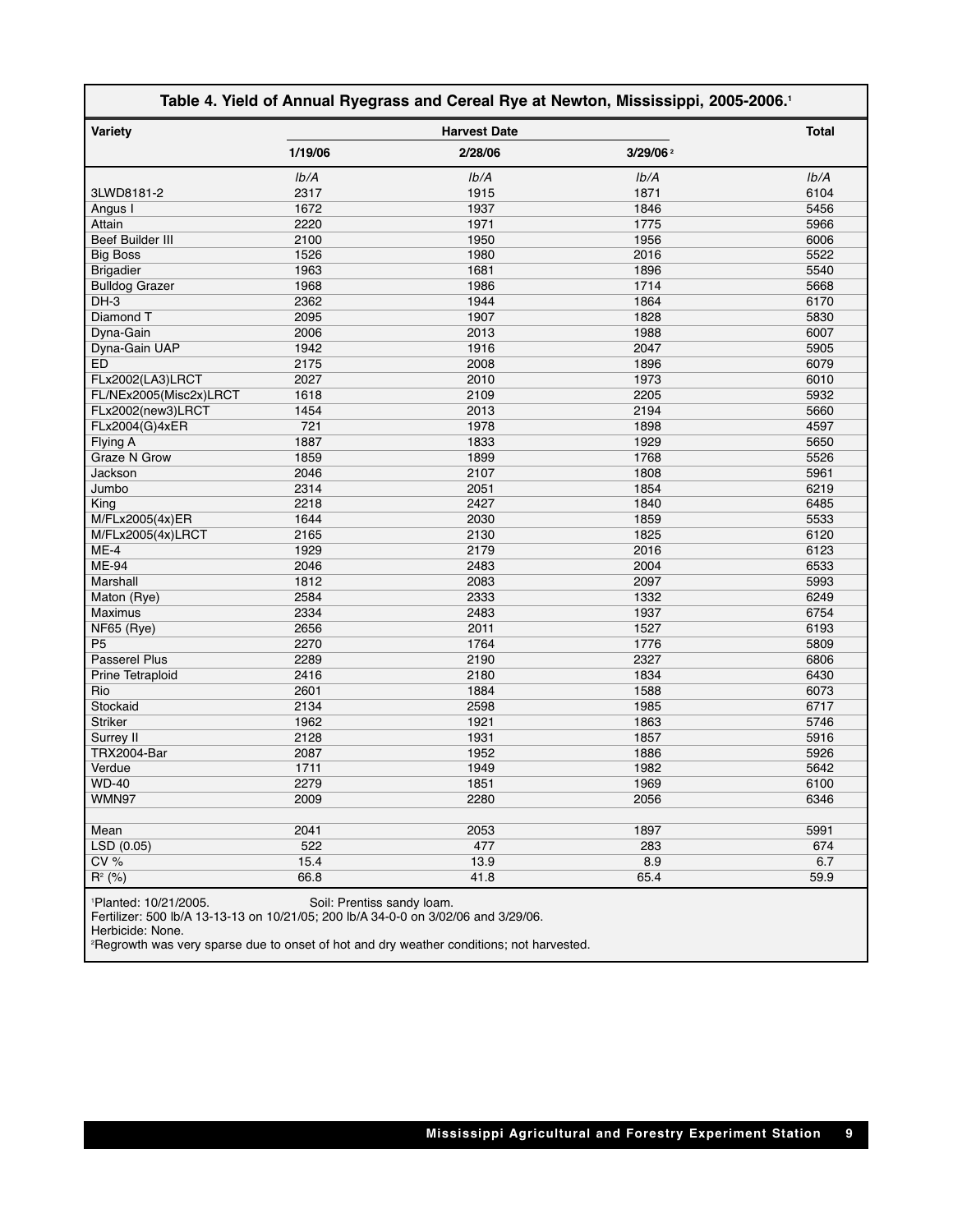#### **Table 5. Total Yield of Ryegrass at Newton and Starkville, 2004-2005.**

 $\mathsf{I}$ 

| Variety                      | <b>Newton</b> | <b>Starkville</b> | <b>Two-Location</b><br>Average |
|------------------------------|---------------|-------------------|--------------------------------|
|                              | Ib/A          | Ib/A              | Ib/A                           |
| 3LWD81822                    | 5611          | 8623              | 7117                           |
| 4XTetraploid                 | 5957          | 8830              | 7394                           |
| <b>BAR9TAM</b>               | 5754          | 8833              | 7294                           |
| <b>Brigadier</b>             | 6078          | 7816              | 6947                           |
| DiamondT                     | 6169          | 8431              | 7300                           |
| DynaGain                     | 5817          | 8708              | 7283                           |
| Ed                           | 6451          | 9128              | 7790                           |
| FL/NEx2004(misc2x)LRCT       | 5959          | 7980              | 6970                           |
| FLX2001(New1)4xLRlate        | 6771          | 8626              | 7699                           |
| FLX2002(new3)LCRT03LM1       | 6648          | 8052              | 7350                           |
| FLX2002(new3)LRCTSelect03LM1 | 7404          | 8698              | 8051                           |
| FLX2003(BD)4xLRCT            | 6331          | 8919              | 7625                           |
| FlyingA                      | 6181          | 8608              | 7395                           |
| GrazeNGro                    | 6285          | 8073              | 7179                           |
| Jackson                      | 6433          | 9306              | 7870                           |
| Jumbo                        | 6717          | 8079              | 7398                           |
| King                         | 6085          | 8424              | 7255                           |
| Lonestar                     | 5702          | 8570              | 7136                           |
| M/FLX2004(4x)LRCT            | 6177          | 8231              | 7104                           |
| M/FLx2004(new4)LRCT          | 6684          | 9497              | 8091                           |
| Marshall                     | 6885          | 9046              | 7966                           |
| <b>Maximus</b>               | 6109          | 8128              | 7119                           |
| ME3                          | 8305          | 8900              | 8603                           |
| <b>ME94</b>                  | 6747          | 8190              | 7469                           |
| <b>MSR103</b>                | 8520          | 8131              | 8326                           |
| <b>Passerel Plus</b>         | 6504          | 8849              | 7677                           |
| <b>Prine Tetraploid</b>      | 6019          | 9341              | 7680                           |
| Ribeye                       | 6104          | 7795              | 6950                           |
| Rio                          | 7005          | 8782              | 7894                           |
| Shiwasuaboa                  | 4543          | 8913              | 6728                           |
| <b>Striker</b>               | 6598          | 9242              | 7920                           |
| <b>TAM90</b>                 | 5872          | 8565              | 7219                           |
| <b>TXR2004-BAR</b>           | 6176          | 8676              | 7426                           |
| TXR2004BAR03LM4              | 6095          | 9018              | 7557                           |
| <b>TXR-2005-T2EM</b>         | 5468          | 8358              | 6913                           |
| <b>TXR-2005-TBO</b>          | 5693          | 8841              | 7267                           |
| <b>WD-40</b>                 | 5637          | 9134              | 7386                           |
| WMN97                        | 5828          | 8529              | 7179                           |
| WVPB-SS-93-AR-K4n            | 5858          | 8703              | 7281                           |
|                              |               |                   |                                |
| Mean                         | 6287          | 8630              | 7459                           |
| LSD(0.05)                    | 996           | 1376              | $\equiv$                       |
| CV(%)                        | 9.7           | 11.4              |                                |
| $R^2$ (%)                    | 67.2          | 33.5              |                                |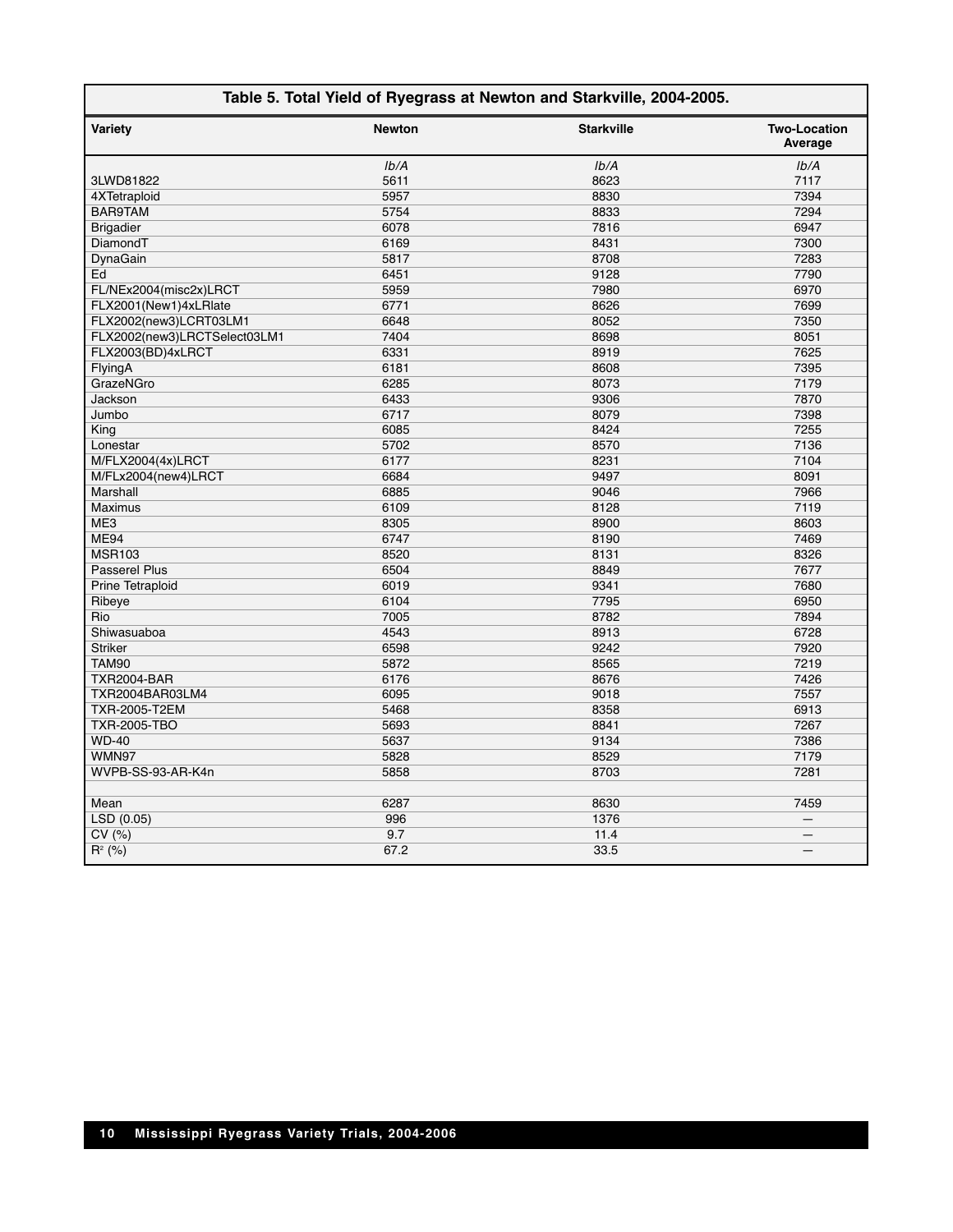| Table 6. Dry Matter Yield of Ryegrass at Starkville, Mississippi, 2004-2005.1 |                     |         |         |         |         |         |              |                      |
|-------------------------------------------------------------------------------|---------------------|---------|---------|---------|---------|---------|--------------|----------------------|
| Variety                                                                       | <b>Harvest Date</b> |         |         |         |         |         | <b>Total</b> | <b>Maturity</b>      |
|                                                                               | 11/19/04            | 1/25/05 | 3/10/05 | 4/05/05 | 5/03/05 | 6/03/05 | Yield        | 5/02/05 <sup>2</sup> |
|                                                                               | Ib/A                | Ib/A    | Ib/A    | Ib/A    | Ib/A    | Ib/A    | Ib/A         | $\%$                 |
| 3LWD81822                                                                     | 706                 | 1644    | 1684    | 1432    | 2094    | 1064    | 8623         | 21                   |
| 4Xtetraploid                                                                  | 884                 | 1483    | 1660    | 1339    | 2421    | 1044    | 8830         | 48                   |
| BAR9TAM                                                                       | 711                 | 1536    | 1893    | 1406    | 2182    | 1105    | 8833         | 25                   |
| <b>Brigadier</b>                                                              | 411                 | 1653    | 2082    | 1303    | 1803    | 561     | 7816         | 19                   |
| DiamondT                                                                      | 974                 | 1202    | 1883    | 1376    | 2089    | 908     | 8431         | 11                   |
| DynaGain                                                                      | 909                 | 1797    | 1659    | 1397    | 1870    | 1076    | 8708         | 20                   |
| Ed                                                                            | 973                 | 1927    | 1765    | 1400    | 2011    | 1052    | 9128         | 20                   |
| FL/Nex2004(misc2)                                                             | 863                 | 1375    | 1787    | 1371    | 1819    | 765     | 7980         | 20                   |
| FLX2001(New1)4xL                                                              | 934                 | 1497    | 1798    | 1324    | 1975    | 1098    | 8626         | 5                    |
| FLX2002(new3)LCR                                                              | 832                 | 1435    | 1661    | 1507    | 1785    | 832     | 8052         | $9$                  |
| FLX2002(new3)LRC                                                              | 918                 | 1673    | 1651    | 1389    | 2051    | 1017    | 8698         | 14                   |
| FLX2003(BD)4xLRC                                                              | 965                 | 1298    | 1957    | 1461    | 2167    | 1071    | 8919         | 15                   |
| FlyingA                                                                       | 898                 | 1550    | 1644    | 1330    | 2079    | 1108    | 8608         | 16                   |
| GrazeNGro                                                                     | 923                 | 1825    | 1694    | 1186    | 1764    | 681     | 8073         | 19                   |
| Jackson                                                                       | 887                 | 1680    | 1752    | 1492    | 2417    | 1078    | 9306         | 23                   |
| Jumbo                                                                         | 837                 | 1681    | 1587    | 1167    | 1916    | 892     | 8079         | 5                    |
| King                                                                          | 936                 | 1434    | 1765    | 1238    | 2114    | 936     | 8424         | 30                   |
| Lonestar                                                                      | 912                 | 1646    | 1523    | 1629    | 1920    | 940     | 8570         | 28                   |
| M/FLX2004(4x)LRC                                                              | 940                 | 1268    | 1708    | 1458    | 2041    | 816     | 8231         | 16                   |
| M/FLx2004(new4)L                                                              | 884                 | 1965    | 2158    | 1269    | 2179    | 1041    | 9497         | 13                   |
| Marshall                                                                      | 809                 | 2059    | 1518    | 1396    | 2391    | 873     | 9046         | 10                   |
| <b>Maximus</b>                                                                | 951                 | 1312    | 1579    | 1377    | 1849    | 1059    | 8128         | 20                   |
| ME3                                                                           | 544                 | 1675    | 1613    | 1496    | 2451    | 1121    | 8900         | 4                    |
| <b>ME94</b>                                                                   | 968                 | 1706    | 1383    | 1505    | 1836    | 792     | 8190         | 8                    |
| <b>MSR103</b>                                                                 | 332                 | 1795    | 1491    | 1419    | 2192    | 900     | 8131         | 4                    |
| Passerel Plus                                                                 | 915                 | 1814    | 1387    | 1281    | 2089    | 1365    | 8849         | $\overline{4}$       |
| Prine Tetraploid                                                              | 1029                | 1804    | 2009    | 1503    | 1873    | 1123    | 9341         | 14                   |
| Ribeye                                                                        | 767                 | 1340    | 1586    | 1294    | 1980    | 827     | 7795         | 35                   |
| Rio                                                                           | 950                 | 1668    | 1676    | 1509    | 2080    | 900     | 8782         | 36                   |
| Shiwasuaboa                                                                   | 926                 | 1794    | 1969    | 1301    | 1992    | 931     | 8913         | 63                   |
| <b>Striker</b>                                                                | 891                 | 1762    | 1832    | 1394    | 2023    | 1340    | 9242         | 11                   |
| <b>TAM90</b>                                                                  | 823                 | 1482    | 1661    | 1505    | 1897    | 1198    | 8565         | $\overline{20}$      |
| TXR-2005-T2EM                                                                 | 654                 | 1558    | 1788    | 1405    | 2228    | 1043    | 8676         | 15                   |
| <b>TXR-2005-TBO</b>                                                           | 853                 | 1671    | 2197    | 1468    | 1834    | 995     | 9018         | 10                   |
| <b>TXR-2004-BAR</b>                                                           | 689                 | 1487    | 1524    | 1325    | 2278    | 1055    | 8358         | 28                   |
| TXR2004BAR03LM4                                                               | 745                 | 1661    | 1756    | 1395    | 2198    | 1085    | 8841         | 24                   |
| <b>WD-40</b>                                                                  | 862                 | 1669    | 2156    | 1504    | 2077    | 866     | 9134         | 63                   |
| WMN97                                                                         | 784                 | 1560    | 1636    | 1175    | 2440    | 935     | 8529         | 20                   |
| WVPB-SS-93-AR-K4                                                              | 835                 | 1542    | 2102    | 1412    | 1879    | 933     | 8703         | 29                   |
|                                                                               |                     |         |         |         |         |         |              |                      |
| Mean                                                                          | 836                 | 1614    | 1748    | 1388    | 2059    | 985     | 8630         | 20                   |
| $\overline{\text{LSD}}$ (0.05)                                                | 200                 | 446     | 413     | 428     | 626     | 416     | 1376         | 19                   |
| CV(%)                                                                         | 17.0                | 19.7    | 16.9    | 22.0    | 21.7    | 30.1    | 11.4         | 69.0                 |
| $R^2$ (%)                                                                     | 66.4                | 42.3    | 54.5    | 20.9    | 35.1    | 46.7    | 33.5         | 63.1                 |
|                                                                               |                     |         |         |         |         |         |              |                      |

1 Planting Date: 10/06/04. Soil: Marietta Loam.

Fertilizer: 400 lb/A 15-5-10 on 10/06/04, 1/25/05, and 3/10/05; 200 lb/A 34-0-0 on 11/19/04 and 4/05/05.

Herbicide: Paraquat at 1 pt/A prior to planting. 2 Percent seedhead.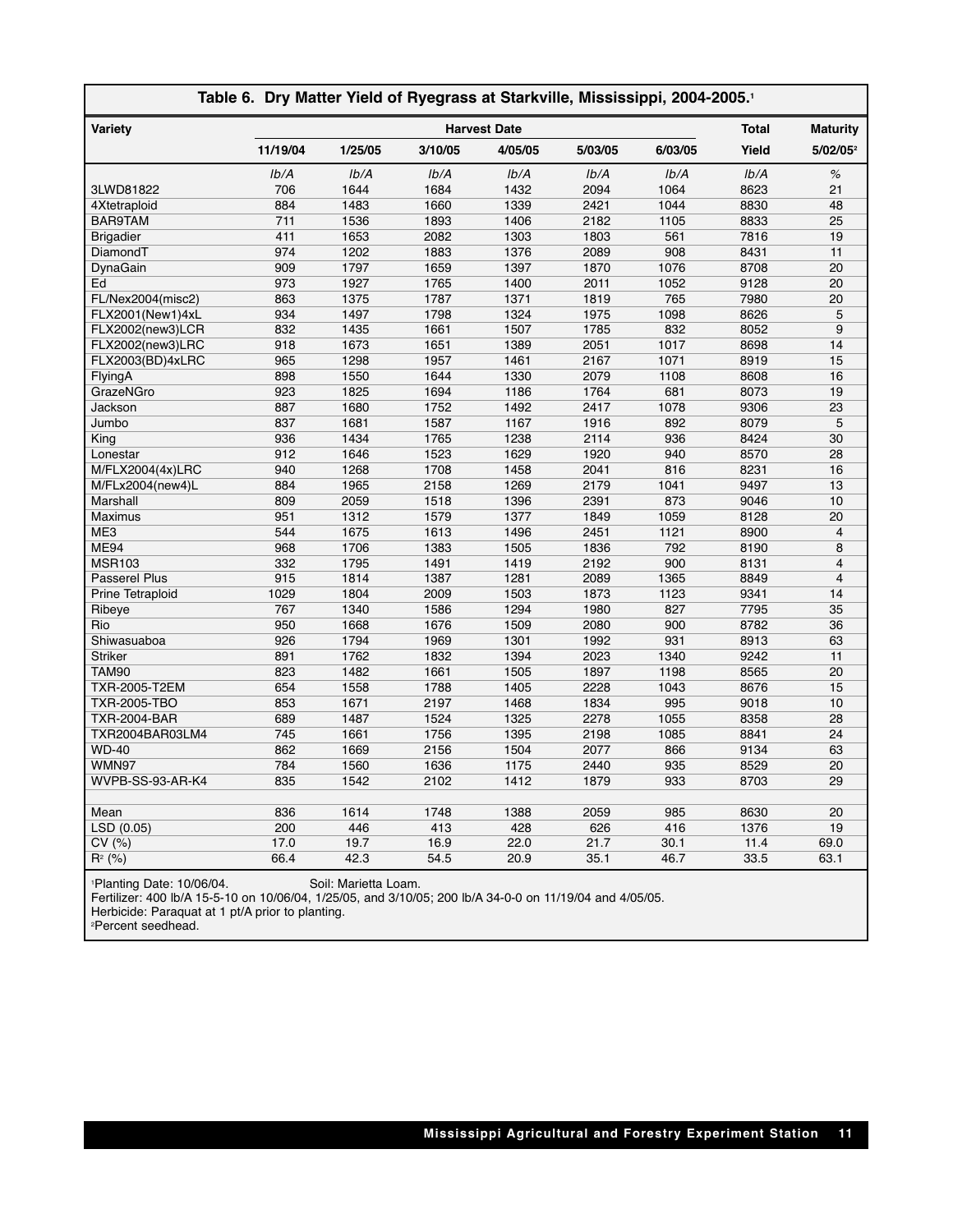| Table 7. Dry Matter Yield of Annual Ryegrass at Newton, Mississippi, 2004-2005.1 |          |                     |         |              |                 |                      |
|----------------------------------------------------------------------------------|----------|---------------------|---------|--------------|-----------------|----------------------|
| Variety                                                                          |          | <b>Harvest Date</b> |         | <b>Total</b> | <b>Maturity</b> |                      |
|                                                                                  | 12/13/04 | 2/22/05             | 3/30/05 | 5/16/05      | Yield           | 4/27/05 <sup>2</sup> |
|                                                                                  | Ib/A     | Ib/A                | Ib/A    | Ib/A         | Ib/A            | $\%$                 |
| 3LWD81822                                                                        | 978      | 1096                | 1404    | 2133         | 5611            | $\overline{7}$       |
| 4XTetraploid                                                                     | 1116     | 862                 | 1516    | 2463         | 5957            | 12                   |
| BAR9TAM                                                                          | 905      | 1018                | 1502    | 2329         | 5754            | 5                    |
| <b>Brigadier</b>                                                                 | 1182     | 1311                | 1475    | 2110         | 6078            | 5                    |
| DiamondT                                                                         | 1257     | 1040                | 1391    | 2481         | 6169            | 8                    |
| DynaGain                                                                         | 1326     | 857                 | 1464    | 2170         | 5817            | 8                    |
| Ed                                                                               | 1541     | 933                 | 1478    | 2499         | 6451            | $\overline{7}$       |
| FL/Nex2004(misc2                                                                 | 1413     | 1202                | 1392    | 1953         | 5959            | 3                    |
| FLX2001(new1)4xL                                                                 | 1696     | 1172                | 1442    | 2461         | 6771            | $\overline{2}$       |
| FLX2002(New1)4xL                                                                 | 1679     | 1293                | 1546    | 2126         | 6648            | 3                    |
| FLX2002(new3)LCR                                                                 | 1800     | 1280                | 1599    | 2725         | 7404            | $\overline{7}$       |
| FLX2003(BD)4xLRC                                                                 | 1635     | 1048                | 1428    | 2221         | 6331            | 5                    |
| FlyingA                                                                          | 1263     | 1016                | 1527    | 2376         | 6181            | 5                    |
| GrazeNGro                                                                        | 1480     | 857                 | 1425    | 2524         | 6285            | 5                    |
| Jackson                                                                          | 1760     | 964                 | 1420    | 2289         | 6433            | 3                    |
| Jumbo                                                                            | 1754     | 1003                | 1419    | 2540         | 6717            | 5                    |
| King                                                                             | 1390     | 1020                | 1429    | 2246         | 6085            | $\overline{7}$       |
| Lonestar                                                                         | 1300     | 1004                | 1456    | 1942         | 5702            | 8                    |
| M/FLX2004(4x)LRC                                                                 | 1638     | 998                 | 1455    | 2086         | 6177            | 8                    |
| M/FLX2004(new4)L                                                                 | 1629     | 1160                | 1412    | 2483         | 6684            | 3                    |
| Marsha11                                                                         | 2118     | 1021                | 1281    | 2466         | 6885            | 3                    |
| <b>Maximus</b>                                                                   | 1293     | 975                 | 1582    | 2259         | 6109            | 8                    |
| ME3                                                                              | 1302     | 1787                | 1899    | 3317         | 8305            | $\overline{2}$       |
| <b>ME94</b>                                                                      | 2089     | 1007                | 1452    | 2199         | 6747            | $\overline{2}$       |
| <b>MSR103</b>                                                                    | 773      | 2078                | 2404    | 3265         | 8520            | $\Omega$             |
| Passerel Plus                                                                    | 1978     | 866                 | 1261    | 2399         | 6504            | $\Omega$             |
| Prine Tetraploid                                                                 | 1604     | 1119                | 1316    | 1979         | 6019            | $\overline{2}$       |
| Ribeye                                                                           | 1342     | 937                 | 1565    | 2260         | 6104            | $\overline{7}$       |
| Rio                                                                              | 1470     | 1033                | 1717    | 2785         | 7005            | 8                    |
| Shiwasuaboa                                                                      | 947      | 564                 | 1021    | 2010         | 4543            | 33                   |
| <b>Striker</b>                                                                   | 1768     | 1037                | 1381    | 2411         | 6598            | $\mathbf 0$          |
| TAM90                                                                            | 1221     | 934                 | 1506    | 2212         | 5872            | $\overline{7}$       |
| TXR-2005-T2EM                                                                    | 907      | 1190                | 1632    | 2447         | 6176            | 5                    |
| TXR-2005-TBO                                                                     | 1372     | 1133                | 1449    | 2142         | 6095            | $\overline{2}$       |
| TXR2004-BAR                                                                      | 857      | 895                 | 1570    | 2146         | 5468            | 7                    |
| TXR2004BAR03LM4                                                                  | 1212     | 846                 | 1487    | 2148         | 5693            | 8                    |
| <b>WD-40</b>                                                                     | 1189     | 810                 | 1502    | 2135         | 5637            | 22                   |
| WMN97                                                                            | 1413     | 762                 | 1480    | 2173         | 5828            | $\overline{2}$       |
| WVPB-SS-93-AR-K4                                                                 | 1168     | 926                 | 1368    | 2396         | 5858            | 13                   |
|                                                                                  |          |                     |         |              |                 |                      |
| Mean                                                                             | 1404     | 1053                | 1489    | 2341         | 6287            | 6                    |
| LSD (0.05)                                                                       | 235      | 281                 | 205     | 350          | 996             | 5                    |
| CV(%)                                                                            | 10.3     | 16.4                | 8.5     | 9.2          | 9.7             | 50.1                 |
| $R^2$ (%)                                                                        | 89.0     | 78.1                | 81.8    | 74.9         | 67.2            | 84.5                 |
|                                                                                  |          |                     |         |              |                 |                      |

1 Planting Date: 9/29/04. Soil: Prentiss Sandy Loam.

Fertilizer: 500 lb/A 13-13-13 on 9/29/04 and 200 lb/A 34-0-0 on 12/8/04, 3/02/05, and 3/30/05.

Herbicide: None.

2 Percent seedhead.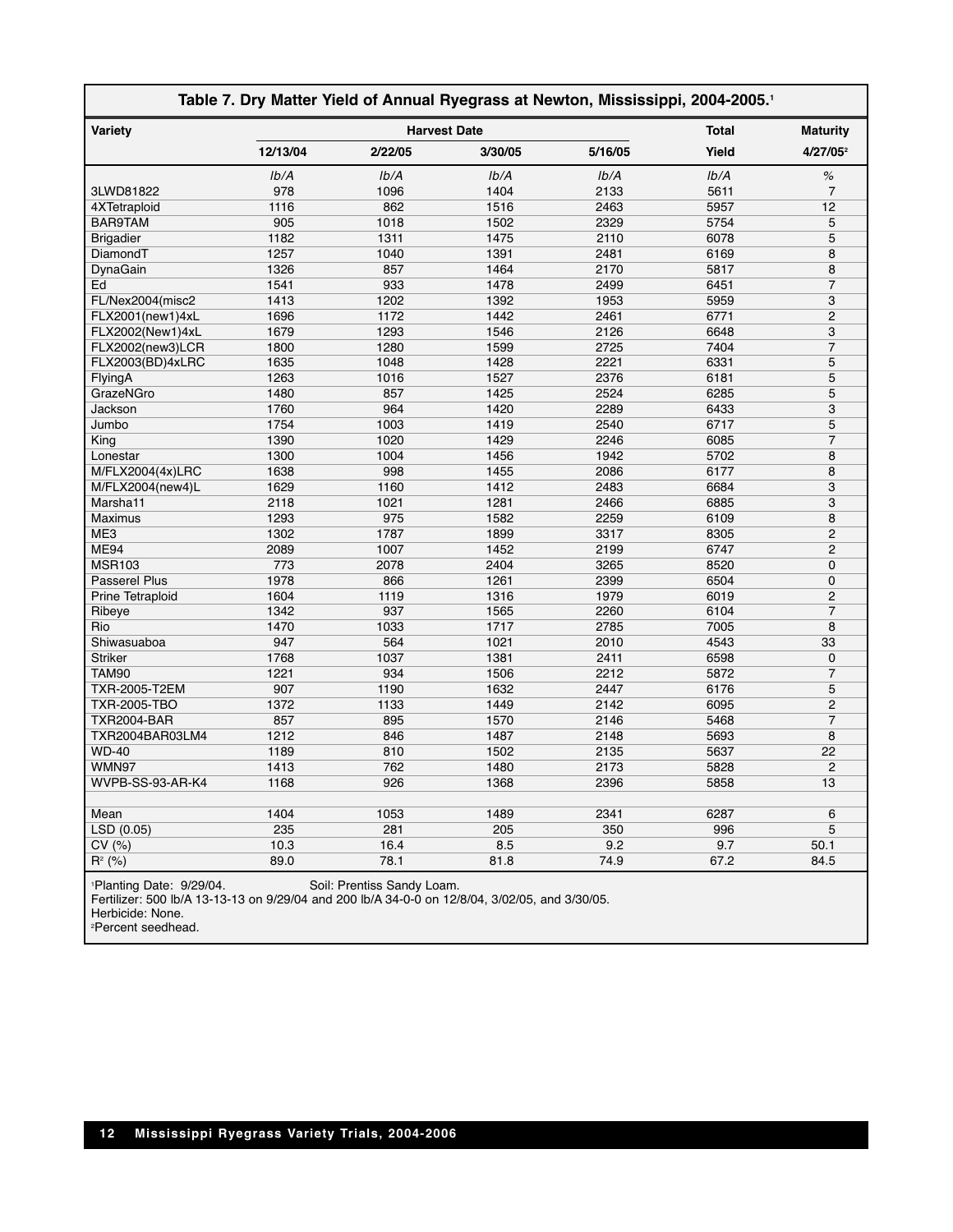| Table 8. Source of Ryegrass and Cereal Rye Seed. |  |  |  |
|--------------------------------------------------|--|--|--|
|--------------------------------------------------|--|--|--|

| Variety                      | <b>Seed Company/Source</b> | Variety                 | <b>Seed Company/Source</b>     |
|------------------------------|----------------------------|-------------------------|--------------------------------|
| 3LWD8181-2                   | Barenburg                  | M/FL x 2005(4x) ER      | Dr. Prine/Florida              |
| 3LWD81822                    | Barenburg                  | M/FL x 2005(4x) LRCT    | Dr. Prine/Florida              |
| 4XTetraploid                 | Oregro                     | M/FLX2004(4x)LRCT       | Dr. Prine/Florida              |
| Angus I                      | DLE International Seeds    | M/FLx2004(new4)LRCT     | Dr. Prine/Florida              |
| Attain                       | <b>Smith Seed Services</b> | Marshall                | Wax Seed Co.                   |
| BAR9TAM                      | Dr. Nelson/Texas           | Maton (Rye)             | Noble Foundation               |
| BeefBuilder III              | Forbes Grain and Seed      | <b>Maximus</b>          | Barenburg                      |
| <b>Big Boss</b>              | <b>Smith Seed Services</b> | $MF-3$                  | Wax Seed Co.                   |
| <b>Brigadier</b>             | East Texas Seed Co.        | $ME-4$                  | Wax Seed Co.                   |
| <b>Bulldog Grazer</b>        | Athens Seed/Georgia        | ME-94                   | Wax Seed Co.                   |
| $DH-3$                       | Oregro Seeds, Inc.         | <b>MSR103</b>           | <b>MAFES</b>                   |
| Diamond T                    | Oregro Seeds, Inc.         | $NF65$ (Rye)            | Noble Foundation               |
| DynaGain                     | <b>UAP</b>                 | P <sub>5</sub>          | <b>Plainview Seed</b>          |
| Dyna-Gain Oregro             | Oregro Seeds, Inc.         | Passerel Plus           | <b>Pennington Seed</b>         |
| Ed                           | Smith Seed                 | <b>Prine Tetraploid</b> | East Texas Seed Co.            |
| ED/I5-1-AR02                 | <b>Smith Seed Services</b> | Ribeye                  | Barenburg                      |
| FL x 2002(LA3) LRCT          | Lewis Seed Co.             | Rio                     | <b>ProSeeds Marketing</b>      |
| FL/NE x 2005(Misc 2x) LRCT   | Dr. Prine/Florida          | Shiwasuaboa             | <b>Pennington Seed</b>         |
| FL/NEx2004(misc2x)LRCT       | Dr. Prine/Florida          | Stockaid                | Olsen Agriculture              |
| FLX2001(New1)4xLRlate        | <b>Smith Seed Services</b> | <b>Striker</b>          | Seed Research of Oregon        |
| FLX2002(new3) LRCT           | Barenburg                  | Surrey II               | <b>DLF</b> International Seeds |
| FLX2002(new3)LCRT03LM1       | Barenburg                  | TAM90                   | Dr. Nelson/Texas               |
| FLX2002(new3)LRCTSelect03LM1 | Barenburg                  | TRX2004-Bar             | Barenburg                      |
| FLX2003(BD)4xLRCT            | Smith Seed                 | TXR2004BAR03LM4         | Barenburg                      |
| FLX2004(G)4xER               | Barenburg                  | TXR-2005-T2EM           | Dr. Nelson/Texas               |
| Flying A                     | Oregro Seeds, Inc.         | TXR-2005-TBO            | Dr. Nelson/Texas               |
| GrazeNGro                    | Seed Research of Oregon    | Verdue                  | <b>Smith Seed Services</b>     |
| Jackson                      | Wax Seed Co.               | <b>WD-40</b>            | Oregro Seeds, Inc.             |
| Jumbo                        | Barenburg                  | WMN97                   | Wax Seed Co.                   |
| King                         | Lewis Seed Co.             | WMN97                   | Wax Seed Co.                   |
| Lonestar                     | <b>Grassland Oregon</b>    | WVPB-SS-93-AR-K4n       | <b>Smith Seed Services</b>     |